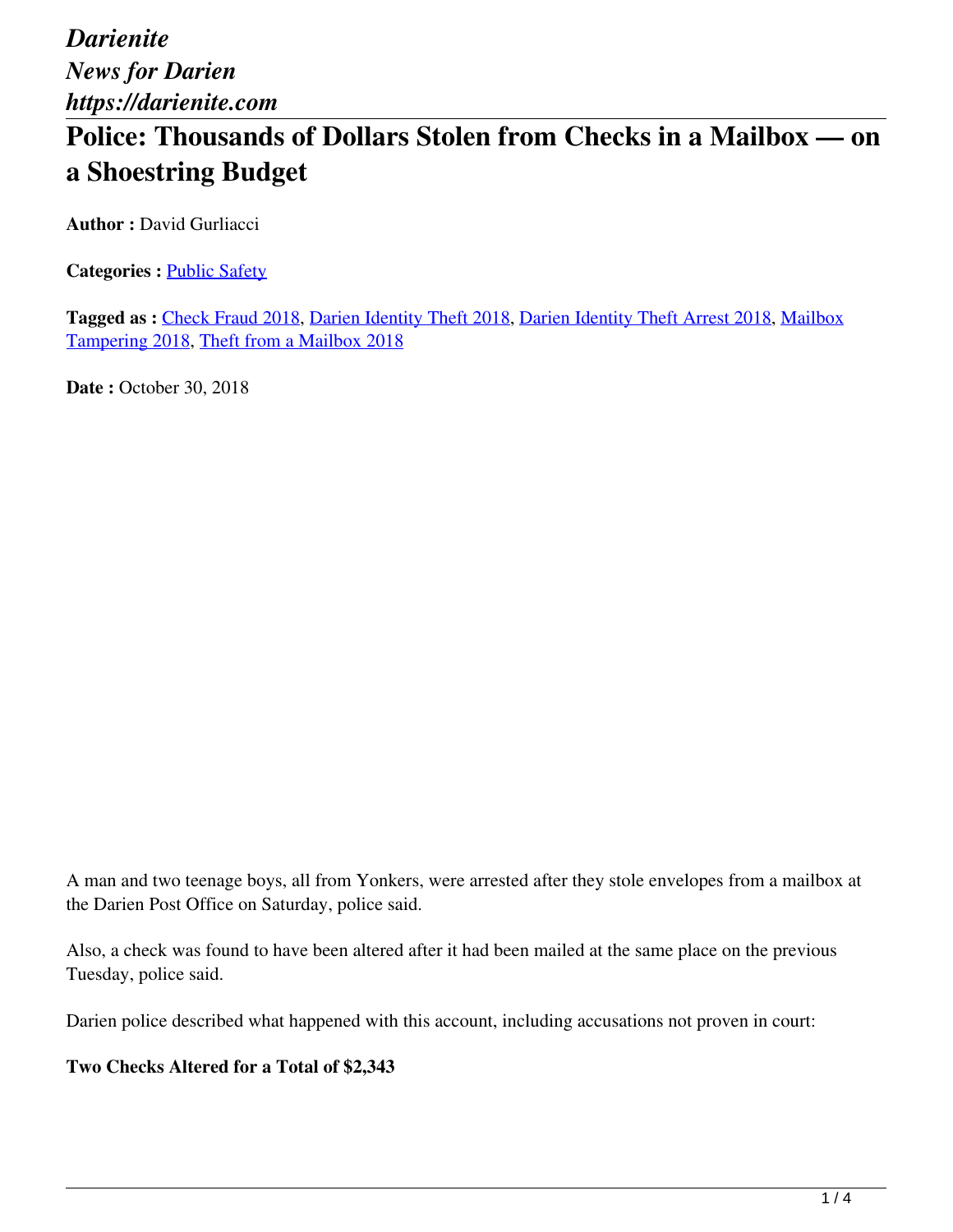On Tuesday, Oct. 23, a man later told police, he had mailed six checks by putting the envelopes in a mailbox at the Post Office on Corbin Drive. His bank later informed him that some of the checks had possibly been cashed fraudulently.

One of the checks, for \$800, had been altered and made out to a person he didn't know. A second check, for \$2,343, was also altered and made out to a "Renado Moss," someone the victim also didn't know.

### **On Corbin Drive**

On Friday, at about 1:02 a.m., a police officer patrolling on Corbin Drive noticed a male in dark clothing walking on the north side of Corbin Road (the side where the gas station is located) and dressed in dark clothing.

Because of nighttime motor vehicle burglaries in town, the officer took note of the pedestrian. The pedestrian also appeared to have taken notice of the passing patrol car and immediately turned around and started walking in the opposite direction.

That was suspicious enough that the officer stopped, got out of the patrol car and talked with the male, who turned out to be a 15-year-old teenager. More suspicious still: The male appeared to be very nervous when he was asked some "basic questions."

In answering the officer's questions, the teenager said he was meeting someone in the area.

#### **Second Teenager**

More police officers were called to the area. One of them saw a male leaving the wooded area behind the Post Office at 30 Corbin Drive.

This officer confronted the male, a 17-year-old teenager. The boy denied knowing the 15-year-old.

As the two spoke, the officer noticed an envelope sticking out of the teen's jacket pocket and asked about it. The teenager admitted that the mail didn't belong to him.

Police checked the envelope, which had postage but no postage mark indicating that it had been processed.

Each of the teenagers told police they were from New York state. Police detained them.

#### **Building Better With Mousetrap Glue**

Police checked the area near the mailboxes at the Post Office and found many pieces of ripped-up mail on the ground.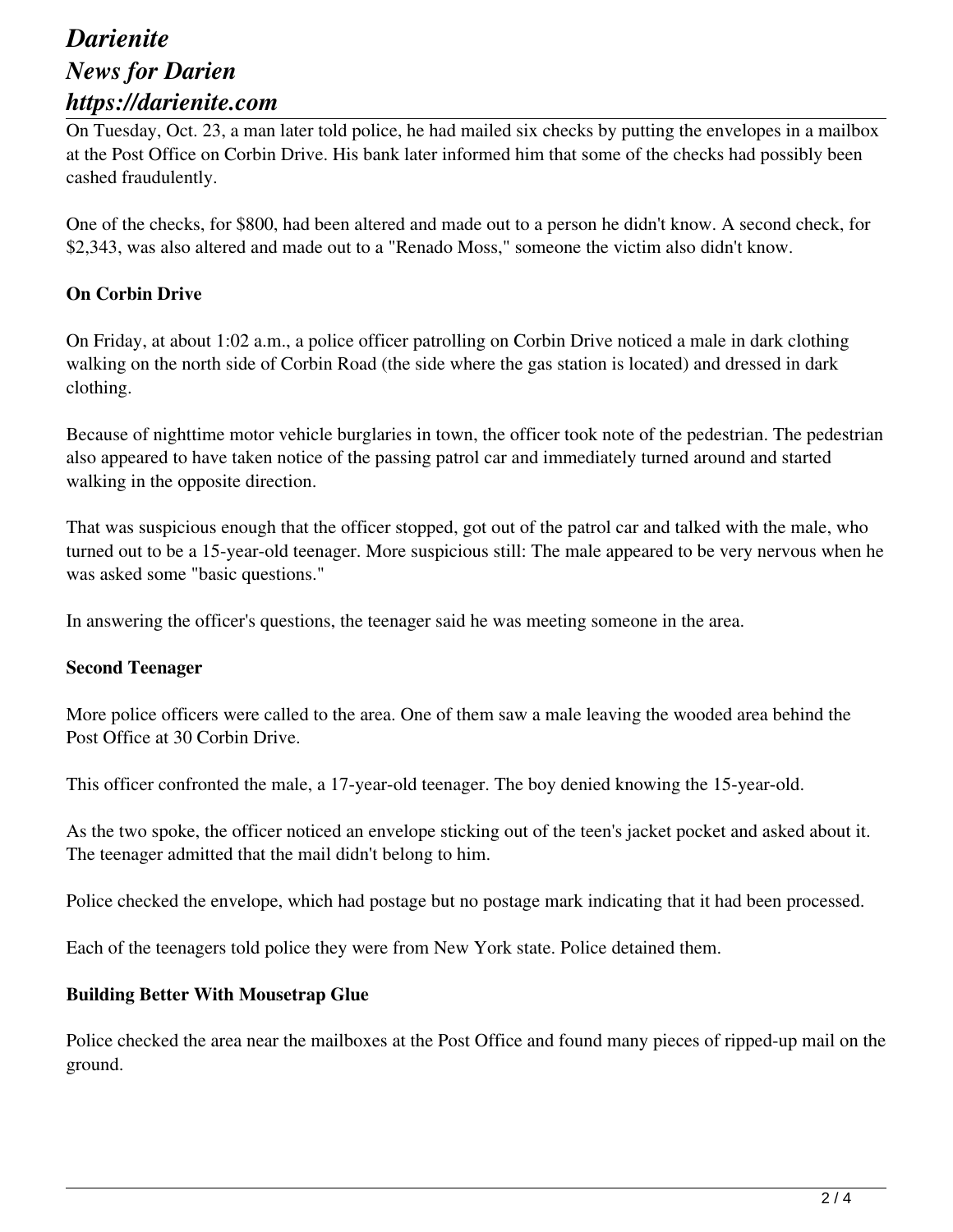Hanging from one of the mailbox openings was a shoestring. Attached to the shoestring was a beverage bottle covered with a sticky substance that police later found was mousetrap glue.

Police said that kind of device is commonly used in mail theft cases. Police pulled on the shoestring, and retrieved the bottle with several pieces of mail stuck to it.

#### **More Suspicious Behavior**

As police spoke with the teenagers, an officer saw a dark sedan with New York license plates slowly pass by their location. That was suspicious enough for police to stop the car.

The driver turned out to be Renado Moss, 29, also of Yonkers. (It wasn't until hours later on Saturday, at 10:16 a.m., that the victim of the altered checks would contact police about the fraud in which Moss's name was added to a check.)

Police suspicions mounted when an officer saw a yellow plastic bag in plain view in the car. It was full of opened mail.

Police searched the car, finding 31 opened envelopes, none of them addressed to Moss, six shoe laces (identical to the one that was part of the mail-theft device) and a debit card with someone else's name on it.

Moss admitted that he drove the two teenagers to Darien and they had brought the mail to his car after they'd taken it from the mailbox.

#### **Arrests**

Police arrested all three of them. Before taking the teenagers to Police Headquarters, police found several pieces of mail (all without cancellation marks, most with a sticky residue on them) on the 17-year-old found leaving the Post Office property. An altered check with the name of a Darien resident was in his jacket pocket.

On the 15-year-old who was stopped on Corbin Drive, police found a TDBank debit card in someone else's name.

The three were each charged with sixth-degree larceny, possession of burglary tools, criminal conspiracy to commit sixth-degree larceny and second-degree criminal trespass. Moss was also charged with risk of injury to a minor, a felony.

The two teenagers were released to members of their families and are scheduled to appear Nov. 6 in Juvenile Court in Stamford.

Moss was held on a \$5,000 bond he was unable to post, and he appeared later that day in state Superior Court